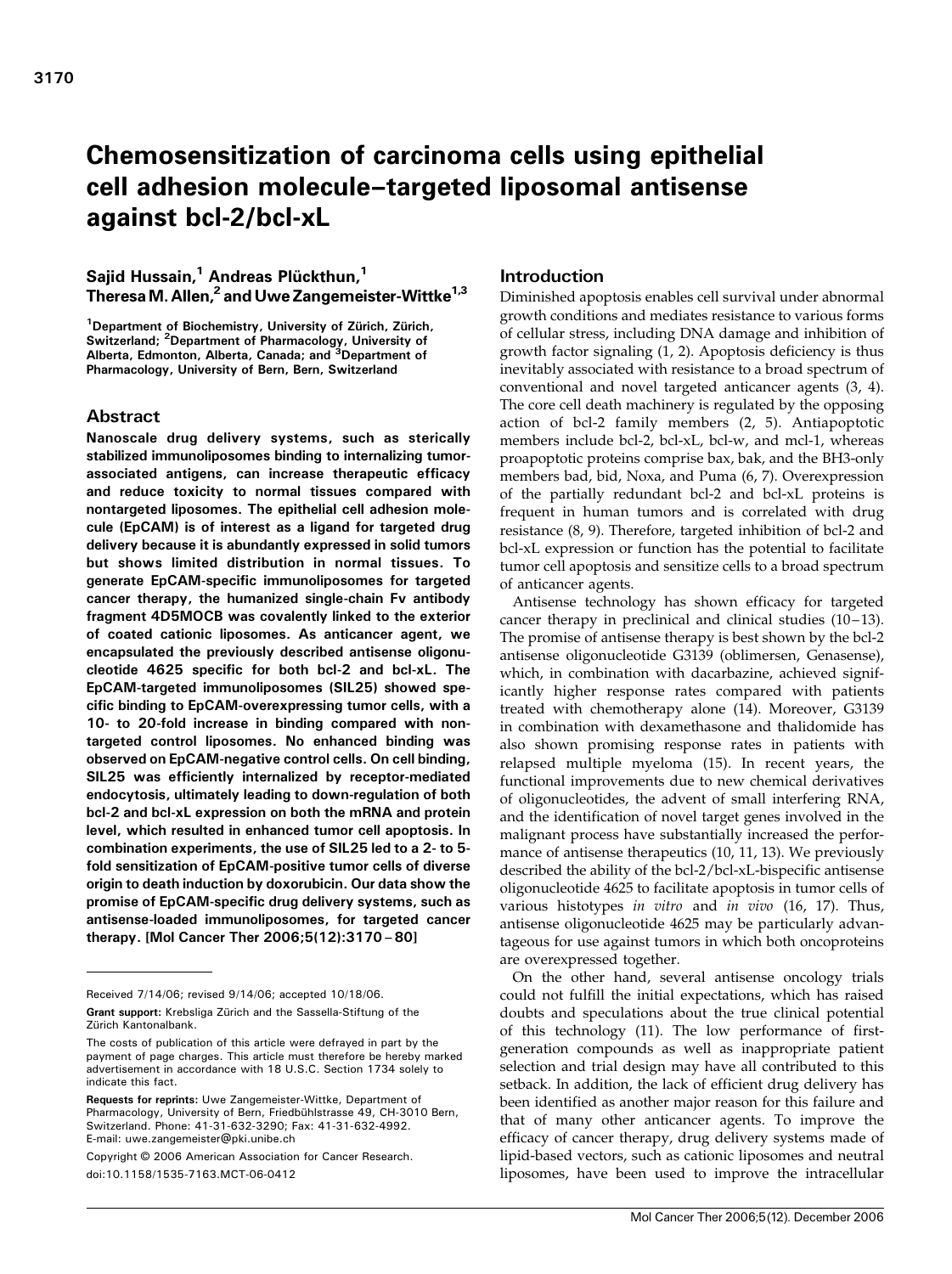Molecular Cancer Therapeutics 3171

delivery of anticancer agents, including antisense oligonucleotides (18, 19). Particularly promising are liposomes coated with lipid derivatives of polyethylene glycol (PEG), which show reduced plasma clearance and, presumably due to the extended drug half-life, improved accumulation in target tissues (20) even when not guided by a tumortargeting ligand. These sterically stabilized liposomes can be surface modified with tumor-selective ligands, such as antibodies, to produce immunoliposomes for targeted drug delivery (21, 22). In previous studies, immunoliposomes were successfully used for the delivery of bcl-2, MDR1, and c-myc antisense oligonucleotides to tumors in vivo (23 – 25).

Various tumor-associated antigens have been validated as targets for antibody-based cancer therapy (26). The epithelial cell adhesion molecule (EpCAM) is a 40-kDa transmembrane glycoprotein involved in  $Ca<sup>2+</sup>$ -independent cell adhesion and thought to trigger cell proliferation by activation of the c-myc oncogene (27, 28). It is abundantly expressed in many solid tumors, shows limited expression in normal epithelial tissues (29), and is a negative prognostic factor associated with disease progression and poor overall survival (30, 31). These properties suggest the use of EpCAM as a target for highly selective cancer therapy (32).

Here, we describe a new liposomal formulation that targets EpCAM and delivers the bcl-2/bcl-xL-bispecific antisense oligonucleotide 4625 as a proapoptotic payload to tumor cells. The ability of this drug delivery system to enhance tumor cell apoptosis and efficiently sensitize cells to chemotherapy in an EpCAM-specific manner is shown.

# Materials and Methods

# Cell Lines and Reagents

The breast adenocarcinoma cell line MCF-7, the ovarian cancer cell line OVCAR-3, and the non –Hodgkin's lymphoma cell line RL were obtained from the American Type Culture Collection (Manassas, VA). The small cell lung cancer cell line SW2 was grown in our laboratory. Adherent MCF-7 and OVCAR-3 cells were grown in DMEM (Invitrogen, Carlsbad, CA), and nonadherent SW2 and RL cells were grown in RPMI 1640 (Invitrogen). Culture media were supplemented with 10% FCS (Perbio Science S.A., Lausanne, Switzerland), 2 mmol/L L-glutamine, 50 IU/mL penicillin, and 50  $\mu$ g/mL streptomycin, and cell cultures were maintained at  $37^{\circ}$ C in a humidified atmosphere containing  $5\%$  CO<sub>2</sub>.

Hydrogenated soy phosphatidylcholine, cholesterol, N-[1-(2,3-dioleoyloxyl)propyl]-N,N,N-trimethylammonium chloride (DOTAP), PEG-derivatized  $(M_r 2,000)$  distearoylphosphatidylethanolamine (DSPE-PE $G_{2000}$ ), and a coupling lipid that is a derivative of DSPE-PE $G_{2000}$ , with a maleimide group at the distal terminus of the PEG chain (DSPE-PEG<sub>2000</sub>-maleimide), were purchased from Avanti Polar Lipids Inc. (Alabaster, AL). [<sup>3</sup>H]cholesteryl hexadecyl ether ([<sup>3</sup>H]CHE) was purchased from Perkin-Elmer (Boston, MA). Tetramethylrhodaminethiocarbamoyl-labeled phosphatidylethanolamine (TRITC-PE) was purchased from Invitrogen. Sepharose CL-4B exclusion resin was from Amersham Biosciences (Uppsala, Sweden), and Bio-Spin 6 chromatography columns were purchased from Bio-Rad (Hercules, CA). All other reagents of analytic and molecular biology grade were obtained from Sigma-Aldrich (St. Louis, MO).

# Antisense Oligonucleotide

The 2'-O-(2-methoxy)ethyl-modified "gapmer" antisense oligonucleotide 4625 and the scrambled sequence control oligonucleotide 4626 have been described (16, 17). Both oligonucleotides are 20-mers with a phosphorothioate backbone throughout and with 2'-O-(2-methoxy)ethyl modifications in the five ribose residues of the flanking regions (italicized). Antisense oligonucleotide 4625 with the sequence 5'-AAGGCATCCCAGCCTCCGTT-3' is fully complementary to the bcl-2 mRNA and has three mismatches to the bcl-xL mRNA. The control oligonucleotide 4626 has the sequence 5'-CACGTCACGCGCGCACTATT-3'. Italicized letters represent 2'-O-(2-methoxy)ethyl-modified nucleotides.

# Generation of Coated Cationic Liposomes

Coated cationic liposomes (CCL) were prepared as described (24, 33) with slight modifications. In a glass tube, 1.33  $\mu$ mol DOTAP dissolved in 0.25 mL CHCl<sub>3</sub> was first mixed with 0.51 mL methanol followed by addition of 500 Ag oligonucleotide (70 nmol) dissolved in 0.25 mL double-distilled water. The mixture was vortexed gently and incubated at room temperature for 30 min. Following incubation,  $0.25$  mL CHCl<sub>3</sub> and  $0.25$  mL double-distilled water were added, gently vortexed, and centrifuged for 7 min at 830  $\times$  g. After separation of the two phases by centrifugation, the amount of oligonucleotide in the aqueous phase was measured by absorption at 260 nm. To the organic phase  $(-1 \text{ mL})$ , 5.32 mol hydrogenated soy phosphatidylcholine, 2.66 mol cholesterol, and 0.26 mol DSPE-PE $G_{2000}$  were added to result in a molar ratio of 4:2:0.2 (relative to DOTAP). For immunoliposomes (described below), only  $0.213$  mol DSPE-PEG<sub>2000</sub> was used in addition to  $0.053$  mol DSPE-PE $G_{2000}$ -maleimide to obtain the identical total molarity of PEG. Thereafter, 0.4mL double-distilled water was added to obtain a 10 mmol/L lipid concentration, and the mixture was vortexed and sonicated in a water bath sonicator for 30 min to form a homogenous emulsion. After CHCl<sub>3</sub> was evaporated in a rotatory evaporator (Büchi, Flawil, Switzerland), the liposomes were reduced in size by extruding through 200 and 100 nm polycarbonate filters (Whatman plc, Middlesex, United Kingdom) in a Lipex Extruder (Northern Lipids, Inc., Vancouver, British Columbia, Canada). The liposome size was confirmed by dynamic light scattering using a Malvern Zetasizer 5000 (Malvern Instruments, Malvern, Worcestershire, United Kingdom). The CCLs were finally passed through a Sepharose CL-4B column to separate free from encapsulated oligonucleotides (24).

# Conjugation of a Single-Chain Fv Antibody to Liposomes

The generation and tumor-targeting properties of the EpCAM-specific single-chain Fv (scFv) 4D5MOCB have been described previously (34). Purified 4D5MOCB was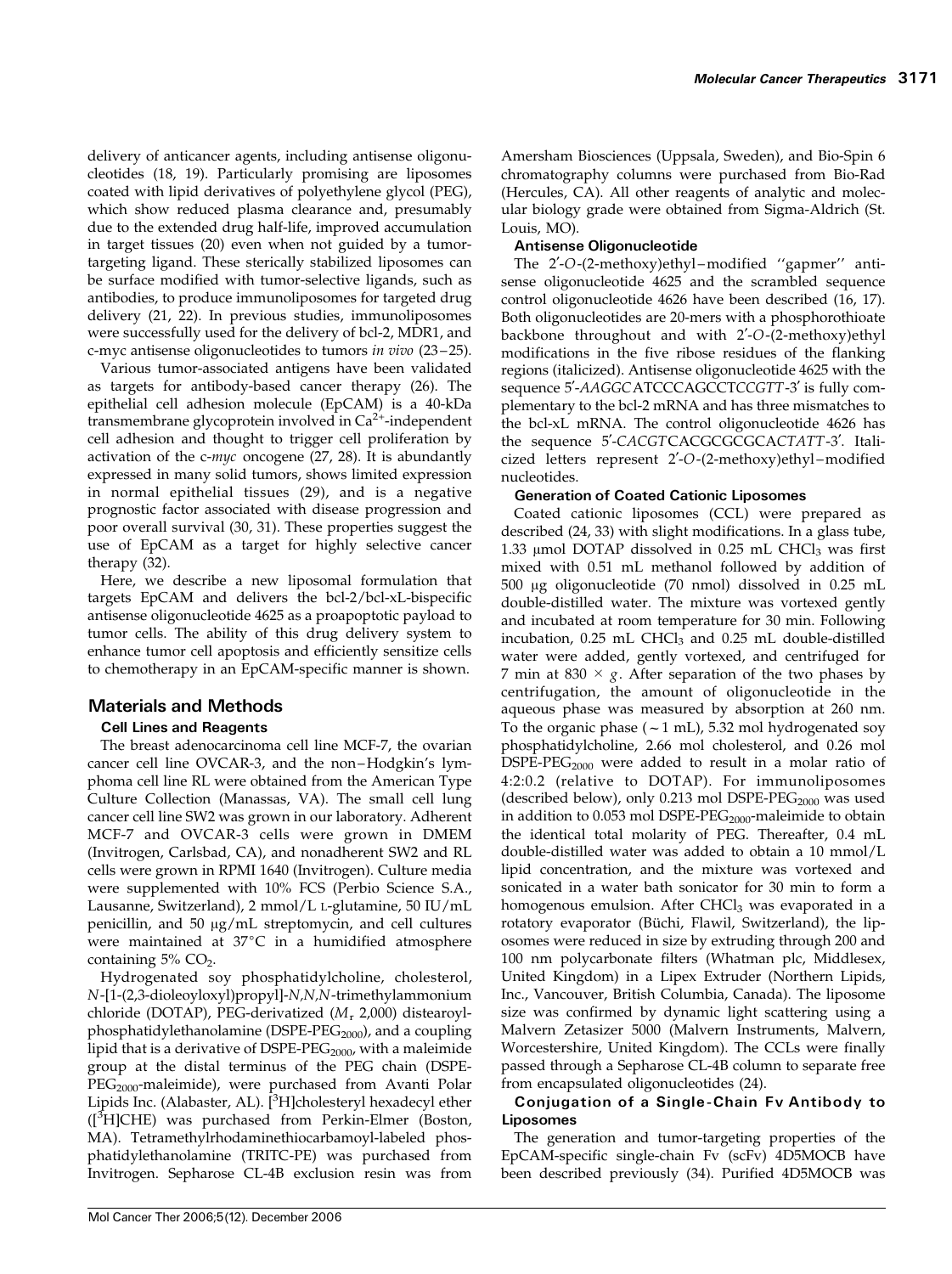engineered to contain a COOH-terminal cysteine, which was preceded by a glycine linker after the His tag and followed by the stop codon  $(His_5-Gly_2-Cys-Stop)$ , and produced in Escherichia coli and purified as previously described for the unmodified scFv (34). The protein was then reduced with 2 mmol/L DTT for 45 to 60 min at  $37^{\circ}$ C to obtain monomeric scFv-SH yet keeping the intradomain disulfides intact. The monomeric scFv antibody fragment was separated from DTT on a Bio-Spin 6 desalting column pre-equilibrated with HBS [25 mmol/L HEPES, 150 mmol/L NaCl (pH 6.5)] and covalently linked to preformed liposomes containing maleimide groups. scFv was added to phospholipids in a molar ratio of 1:500 to 1:700 (typically 5 nmol scFv to 2.70 μmol phospholipids). The free COOHterminal thiol group of the scFv forms a thioether linkage with the maleimide groups at the distal termini of the PEG chains (35). After overnight coupling at room temperature, unreacted maleimide was quenched by reduction with 2 mmol/L β-mercaptoethanol for 30 min at room temperature. The scFv-conjugated liposomes were separated from unconjugated scFv on a Sepharose CL-4B size exclusion column ( $1.5 \times 30$  cm) pre-equilibrated with HBS [25 mmol/L HEPES, 140 mmol/L NaCl (pH 7.4)]. The amount of scFv conjugated to the liposomes was quantified by adding trace amounts of  $^{125}$ I-labeled scFv to the coupling reaction (33).

CCLs with surface-bound 4D5MOCB and encapsulated antisense oligonucleotide 4625 or scrambled sequence control oligonucleotide 4626 are referred to as EpCAMtargeted immunoliposomes and abbreviated SIL25 or SIL26, respectively. CCLs without surface-bound antibody are referred to as nontargeted liposomes and abbreviated CCL25 or CCL26.

# Cell Binding and Internalization of Liposomes

EpCAM-positive (MCF-7, OVCAR-3 and SW2) and EpCAM-negative (RL) tumor cells were mixed with various concentrations of [<sup>3</sup>H]CHE-labeled targeted or nontargeted liposomes, diluted in cell culture medium, and incubated either on ice or at  $37^{\circ}$ C for 2 h. Cells were washed with PBS and lysed with 1 mol/L NaOH before radioactivity was measured. In competition binding experiments, a 50- to 60-fold excess of free 4D5MOCB scFv was added 30 min before addition of the targeted liposomes (33).

Internalization of liposomes was monitored by fluorescence confocal microscopy as described (36) with modifications. MCF-7 cells were plated in poly-L-lysine-coated Lab-Tek chambered cover glasses (Nalge Nunc, Rochester, NY) at  $1 \times 10^5$  cells per chamber and allowed to grow overnight. Fluorescein-labeled antisense oligonucleotide 4625, encapsulated in CCLs (nontargeted or EpCAM targeted) labeled with 0.1 mol% TRITC-PE (relative to phospholipids), was added to the cells at a final phospholipid concentration of 0.4mmol/L and an oligonucleotide concentration of 5  $\mu$ mol/L. After 3 h of incubation at 37°C, cells were washed thrice with PBS and incubated for another 2 h in complete medium without liposomes. Cells were washed again with PBS before fixation with 4% paraformaldehyde for 20 min at room temperature.

Thereafter, cells were rinsed with PBS, mounted in Mowiol containing 2.5% (w/v) 1-4-diazabicyclo[2.2.2]octane (Fluka, Buchs, Switzerland) as an antifading agent, and kept in the dark at  $4^{\circ}$ C before confocal microscopy. The internalization of TRITC-PE-labeled liposomes (CCL25 or SIL25) encapsulating fluorescein-labeled antisense oligonucleotide 4625 was monitored using a confocal laser scanning microscope (TCS-SP 2, Leica, Mannheim, Germany) equipped with a Leica DM IRB/E inverted microscope and a  $40\times$  oil immersion objective (NA 1.25). Images were processed using Imaris 3D software (Bitplane AG, Zurich, Switzerland), and layouts were processed using Adobe Photoshop software.

# Real-time PCR

MCF-7 and SW2 cells were cultured in six-well plates at a density of  $2.5 \times 10^5$  cells per well. Antisense oligonucleotide 4625 or control oligonucleotide 4626 was added to the cells in the form of either nontargeted liposomes (CCL25/ CCL26) or EpCAM-targeted immunoliposomes (SIL25/ SIL26) at an initial oligonucleotide concentration of  $40 \mu g/mL$ . Control cells were treated with the same volume of complete medium. At 4h after treatment, cells were rinsed with PBS and transferred to liposome-free medium. After 20 h, cells were incubated with the same formulations at the same oligonucleotide concentration for 4h before cells were washed and transferred to fresh medium. Cells were harvested for mRNA quantification after another 20 h of incubation.

Total RNA was isolated from cells by use of the RNeasy Mini kit (Qiagen, Basel, Switzerland). For cDNA synthesis,  $0.5 \,\mu$ g of extracted RNA and Taqman Reverse Transcription Reagents was used as described in the user's manual of the ABI Prism 7700 Sequence Detection System (Perkin-Elmer Applied Biosystems, Foster City, CA). This system was used for real-time monitoring of PCR amplification of the cDNA following the Taqman Universal PCR Master Mix protocol (Perkin-Elmer Applied Biosystems). Previously described primers and probes were used for the amplification of bcl-2 and bcl-xL cDNAs (17). Relative quantification of gene expression was done by the  $\Delta C_t$  method using rRNA as an internal standard as described in the user's manual.

# Western Blotting

MCF-7 and SW2 cells were plated in tissue culture flasks  $(25 \text{ cm}^2)$  and treated with nontargeted liposomes (CCL25/ CCL26) or EpCAM-targeted immunoliposomes (SIL25/ SIL26) at an oligonucleotide concentration of 40  $\mu$ g/mL. After 4h, cells were washed with PBS and transferred to fresh medium. Treatments were repeated after 20 and 48 h for the same duration using the same formulations and oligonucleotide concentrations. At 72 h, cells were harvested and bcl-2 and bcl-xL protein levels were determined by Western blotting as described (37). Briefly,  $50 \mu g$  of soluble total protein per sample, as quantified by bicinchoninic acid protein assay (Pierce Chemical Co., Rockford, IL), were separated on 12% polyacrylamide SDS gels and transferred to polyvinylidene fluoride membranes by semidry blotting for 1 h. The membranes were blocked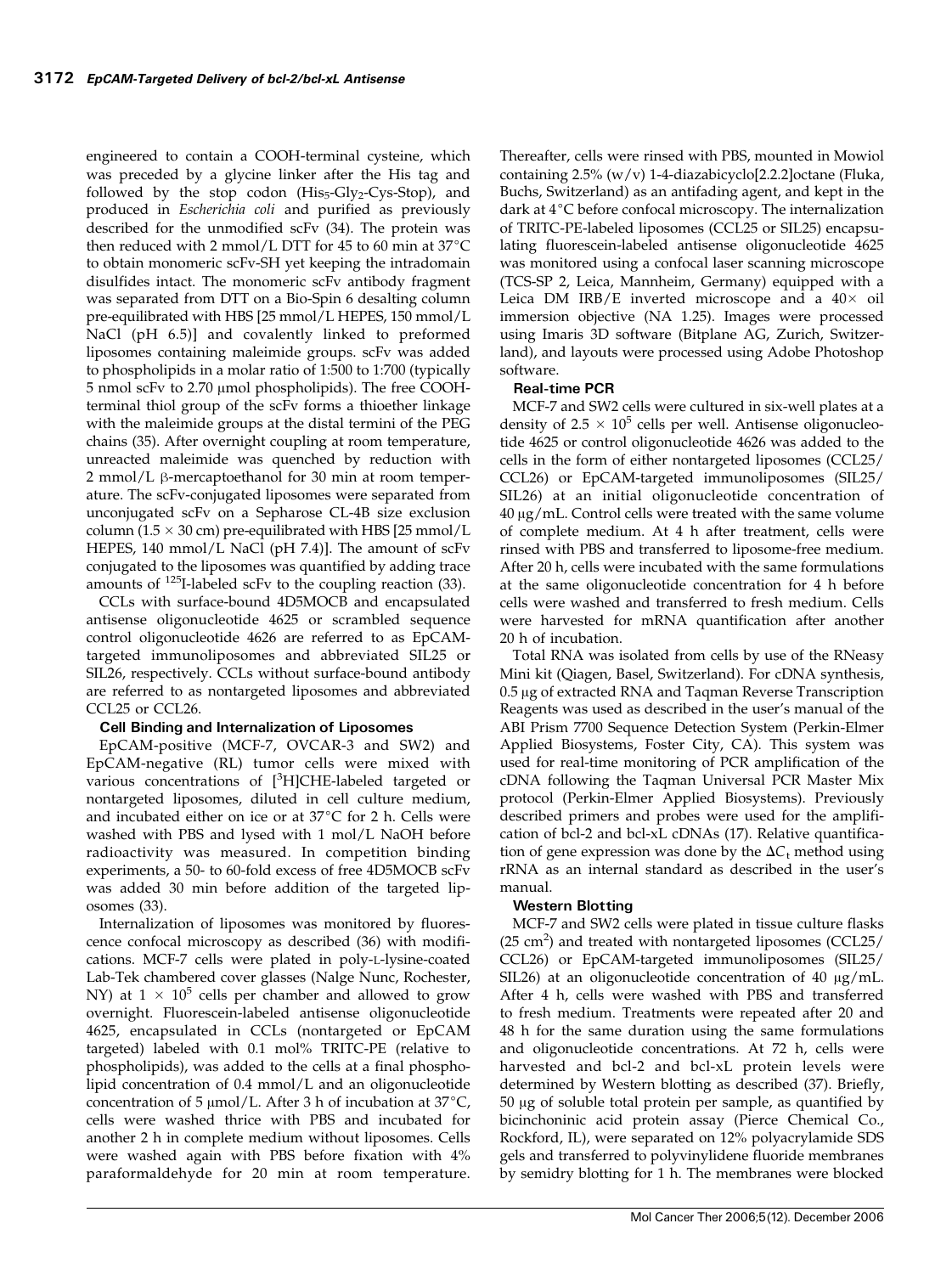in TBS containing 5% bovine serum albumin and 5% nonfat milk and then incubated overnight at  $4^{\circ}C$  with mouse antihuman bcl-2 monoclonal antibody (DAKO Diagnostics AG, Glostrup, Denmark) or rabbit anti-human bcl-xL monoclonal antibody (Transduction Laboratories, Lexington, KY). Actin staining with mouse anti-human actin antibodies (ICN Biomedicals, Aurora, OH) was used as loading control. Primary antibodies were detected by incubation with secondary polyclonal antibodies conjugated to peroxidase (Sigma-Aldrich), and visualization of immunocomplexes was done by enhanced chemiluminescence using the enhanced chemiluminescence kit (Amersham Pharmacia Biotech, Uppsala, Sweden). Protein bands were quantified using the NIH ImageJ software $4$  and normalized to the  $r$ espective  $\beta$ -actin bands. The band intensity of untreated control cells was arbitrarily taken as 100%.

# Measurement of Cell Viability and Apoptosis

Cell viability was measured using the colorimetric 3-(4,5-dimethylthiazol-2-yl)-2,5-diphenyltetrazolium bromide (MTT) assay. After a 24-h drug treatment with targeted and nontargeted liposomes at an oligonucleotide concentration of  $5 \text{ }\mu\text{mol/L}$ , the MTT reagent (Sigma-Aldrich) was added (10  $\mu$ L/well of a 10 mg/mL solution in PBS) and allowed to react for 90 min at  $37^{\circ}$ C before the addition of 100  $\mu$ L/well solubilization reagent (20% SDS in dimethyl formamide). Plates were incubated overnight, and absorbance was measured at 570 nm using a SpectraMax 340 microplate reader (Molecular Devices, Sunnyvale, CA).

Apoptosis was measured by quantification of caspase-3 like protease activity. SW2 cells were treated with the various liposome formulations (CCL25, SIL25 or SIL26) at an oligonucleotide concentration of  $5 \mu$ mol/L. After 4 h, cells were washed with PBS and transferred to fresh medium. Twenty hours thereafter, cells were again treated with the same liposomal formulations and oligonucleotide concentrations for the same duration, washed with PBS, and transferred to medium containing  $0.5 \mu$ mol/L doxorubicin. Control cells were treated neither with liposomes nor with doxorubicin. Cells were harvested after a 24 h drug treatment, and caspase-3-like protease activity was measured in a colorimetric assay by use of a chromogenic peptide derivative according to the manufacturer's instructions (Alexis Biochemicals, Lausanne, Switzerland). Briefly, cells were lysed for 10 min on ice and centrifuged at  $10,000 \times g$ at  $4^{\circ}C$  for 1 min. Soluble cytosolic protein (50  $\mu$ g) was quantified and mixed with caspase-3-specific substrate DEVD- $p$ -nitroaniline in a final volume of 100  $\mu$ L (38). After incubation at  $37^{\circ}$ C, substrate cleavage was monitored at 405 nm using a SpectraMax 340 microplate reader. The increase in caspase-3-like activity in antisense-treated cells was calculated relative to untreated control cells.

# Determination of Chemosensitization

MCF-7 and SW2 cells were seeded in 96-well plates  $(1 \times 10^4 \text{ or } 2 \times 10^4 \text{ cells per well, respectively})$  and cultured overnight. Treatment was done using targeted immunoliposomes (SIL25/SIL26) or nontargeted liposomes (CCL25) at an oligonucleotide concentration of  $40 \mu g/mL$ . For untreated control cells, the same volume of culture medium without oligonucleotides was added. Transfection was terminated after 6 h, and cells were washed with PBS and further incubated in standard cell culture medium. After 18 h, the medium was replaced with medium containing the indicated concentrations of doxorubicin, and cells were incubated for another 24 h before viability was determined in MTT assays.

#### Statistical Analysis

The  $\Delta C_t$  values obtained by real-time PCR analysis of the various treatment groups were statistically evaluated using repeated measure one-way ANOVA, and pairwise comparisons were made by Bonferroni's multiple comparison post test. Student's  $t$  test was used to determine the significance of the  $IC_{50}$  values as well as the increase in caspase-3-like activity obtained from cells exposed to different combinations of antisense-loaded liposomes and doxorubicin. Statistical evaluation of the data and P values were obtained using GraphPad Prism version 4.0 for Windows (GraphPad Software, San Diego, CA). For all statistical evaluations,  $P < 0.05$  was considered significant.

# Results

# Characterization of Liposome Preparations

CCLs prepared by the procedure previously described (24) had an average diameter of  $125 \pm 3$  nm (polydispersity  $0.108 \pm 0.025$ ) as determined by dynamic light scattering. The coupling efficiency of the scFv antibody fragment 4D5MOCB to the liposome surface was 50% to 65% relative to the total amount of scFv used (as determined by trace labeling the antibody with  $^{125}$ I), which resulted in 1 to 2 nmol  $scFv/\mu$ mol phospholipids. The efficiency of oligonucleotide encapsulation was >80% (from  $A_{260}$ ). Assuming spherical unilamellar monodisperse liposomes with  $10^{13}$  liposomes per µmol phospholipid (39), they thus contained  $\sim 10^2$  molecules of scFv and  $10<sup>3</sup>$  molecules of oligonucleotide and 19,000 molecules of DOTAP (the molar ratios of the other lipid components is given in Materials and Methods). CCLs produced by this procedure were found to be stable without leakage of oligonucleotides (33), which was confirmed by our own data (not shown).

Binding and Endocytosis of Antisense-Loaded Immunoliposomes in EpCAM-Positive Tumor Cells

To serve as effective ligand-targeted delivery systems for antisense oligonucleotides and other anticancer agents, immunoliposomes must bind to the target antigen and become internalized (21). The tumor-associated antigen EpCAM is abundantly expressed in solid tumors (29), and we previously showed that the scFv 4D5MOCB specifically binds to EpCAM-positive tumor cells with high affinity (34). To determine the cellular association  $^{4}$  http://rsb.info.nih.gov.  $^{4}$  http://rsb.info.nih.gov.  $^{4}$  http://rsb.info.nih.gov.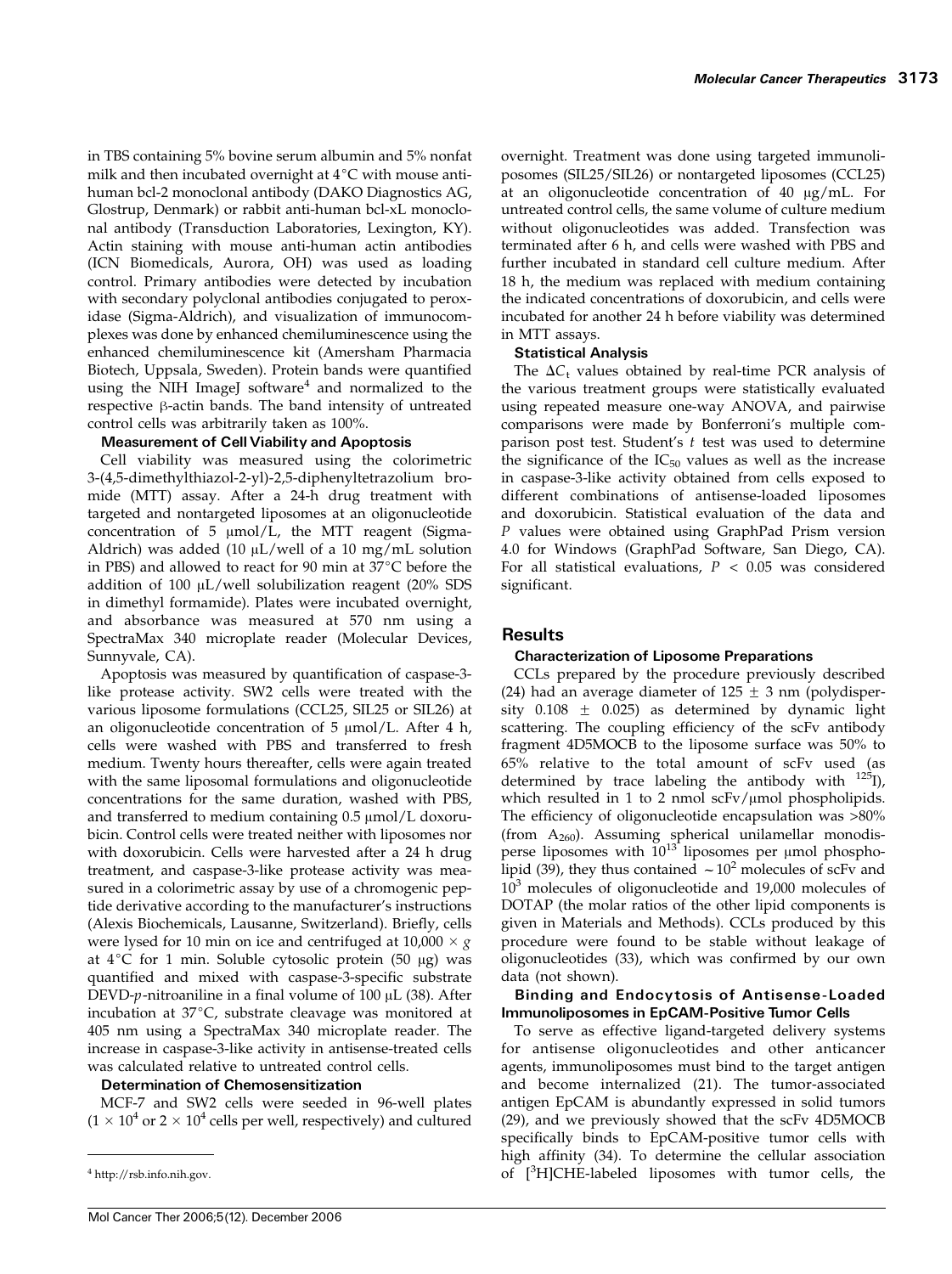EpCAM-positive tumor cell lines OVCAR-3, MCF-7 and SW2, and the EpCAM-negative lymphoma control cell line RL were incubated with EpCAM-targeted or nontargeted liposomes at  $4^{\circ}C$  or  $37^{\circ}C$ . Cellular association was assessed by measuring the phospholipid uptake from liposomes. As shown in Fig. 1, the level of binding to EpCAM-positive cells increased with increasing liposome concentrations. With the exception of MCF-7 cells, there were no signs of saturation at the phospholipid concentrations tested. At  $4^{\circ}C$ , anti-EpCAM immunoliposomes showed a 6- to 10-fold higher binding to EpCAMpositive cells compared with nontargeted liposomes. When these target cells were incubated with the anti-EpCAM immunoliposomes at  $37^{\circ}$ C, the levels of cellular binding increased 12- to 20-fold compared with nontargeted liposomes (Fig. 1). This increase in cellular binding at  $37^{\circ}$ C indicates that the immunoliposomes were actively internalized into cells by receptor-mediated endocytosis. The lack of saturation binding suggests that the receptor was recycled back to the cell surface, as the molar concentration of scFv in the liposomes (estimated to be up to 375 nmol/L) was up to 100-fold above the  $K_D$ (34) and presumably up to 9,000-fold above the concentration of EpCAM on these cells (assuming about  $0.5 \times$  $10^6$  EpCAM molecules per cell; ref. 40). For EpCAMnegative RL cells, there was no temperature-related difference in the levels of cellular binding for targeted and nontargeted liposomes (Fig. 1), and the level was as low as with the negative controls (no scFv on liposomes or inhibition by soluble scFv) on EpCAM-positive cells. Together, these data indicate that the increased uptake in EpCAM-positive cells was mediated by antigen binding of the scFv.

The specificity of EpCAM-targeted immunoliposomes was also determined in competition binding experiments. Figure 1 shows that the addition of a 50- to 60-fold excess of free scFv 4D5MOCB (final concentration of 20  $\mu$ mol/L,  $\sim$  5,000-fold above the  $K_D$ ) at 30 min before the addition of immunoliposomes completely blocked their cellular association and uptake. The negligible binding of nontargeted liposomes to EpCAM-positive cells and the ability to inhibit cell binding of our immunoliposomes with free scFv 4D5MOCB confirm their high antigen specificity.

#### Intracellular Distribution of Antisense-Loaded Immunoliposomes in EpCAM-Positive Tumor Cells

Internalization of the EpCAM-targeted immunoliposomes was also evaluated by confocal fluorescence microscopy. To this end, fluorescein-labeled oligonucleotides were encapsulated into targeted or nontargeted liposomes, which were fluorescently labeled with the lipid label TRITC-PE. EpCAM-positive MCF-7 cells were incubated with the liposomes for 3 h at  $37^{\circ}$ C. Cells treated with immunoliposomes showed internalization of both the oligonucleotides (green fluorescence; Fig. 2A) and the labeled phospholipids (red fluorescence; Fig. 2B). In contrast, cells treated with the nontargeted control liposomes



Figure 1. Binding and uptake of [ 3H]CHE-labeled antisense-loaded immunoliposomes and nontargeted liposomes in EpCAM-positive (OVCAR-3, MCF-7 and SW2) and EpCAM-negative (RL) cells as a function of liposome concentration. Binding and cellular uptake of EpCAM-targeted immunoliposomes encapsulating antisense oligonucleotide 4625 were measured after incubation of cells for 2 h at  $4^{\circ}C$  (A) or 37°C (■). Nontargeted liposomes (<sup>o</sup>) were incubated with tumor cells for 2 h at 37°C. In competition binding experiments, EpCAM-positive tumor cells were incubated with a 50-to 60-fold excess of free scFv 4D5MOCB for 30 min before addition of the targeted immunoliposomes  $(\Box)$ . Points, nmol [3H]CHE-phospholipids/  $10^6$  cells ( $n = 3$ ); bars, SD.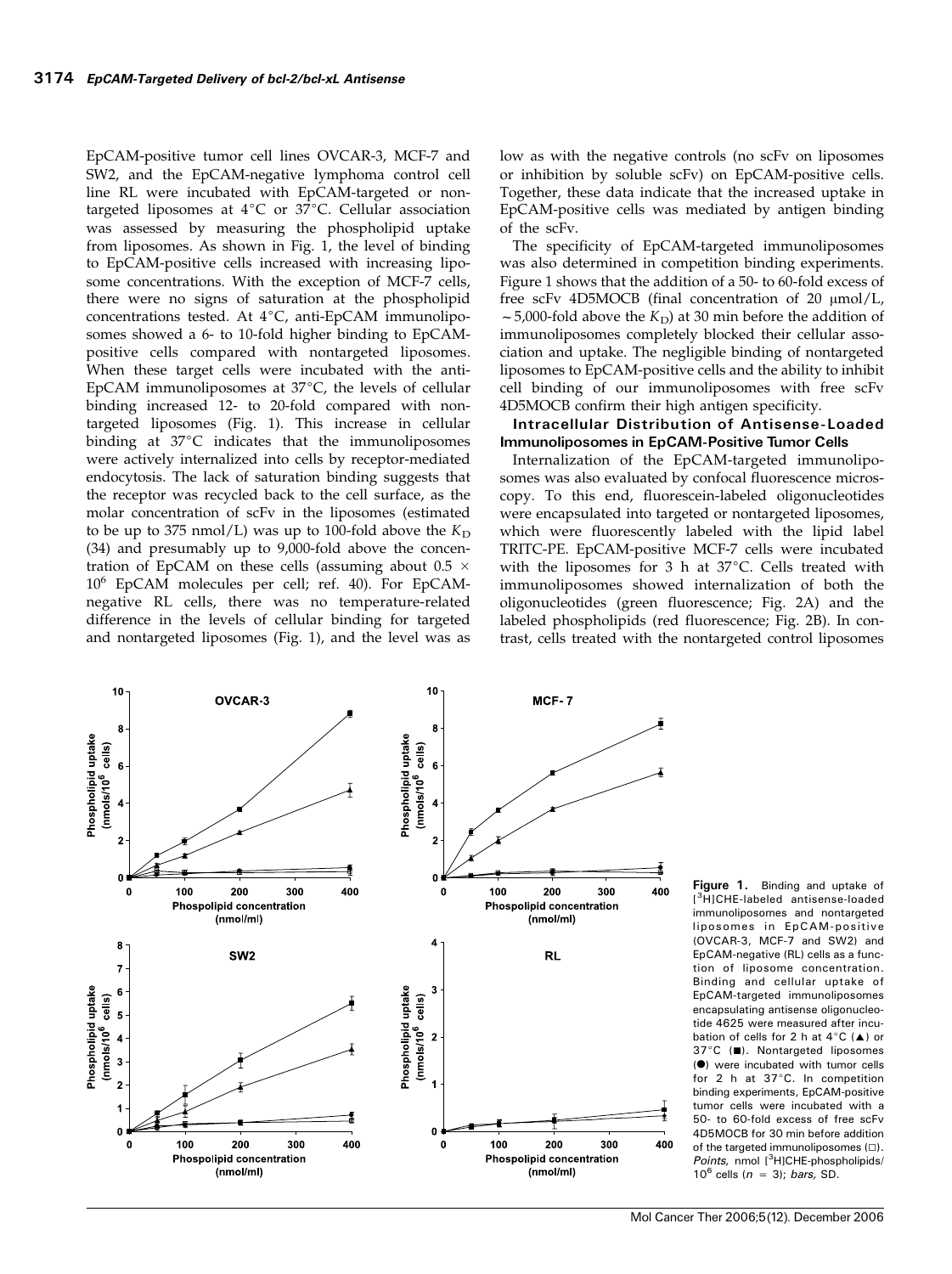Figure 2. Confocal microscopy images of antisense-loaded immunoliposome internalization in EpCAM-positive MCF-7 cells. Tumor cells were incubated with TRITC-PE-labeled liposomes encapsulating fluorescein-labeled antisense oligonucleotide  $4625$  for 3 h at  $37^{\circ}$ C. The confocal micrographs are shown for EpCAM-targeted immunoliposomes (A and B) and for nontargeted control liposomes (C and D). The lipid label TRITC-PE on liposomes is displayed as red fluorescence, and the fluorescein-labeled antisense oligonucleotide is displayed as green fluorescence.



showed no significant uptake or internalization as shown by the faint green background fluorescence and the red fluorescence limited to the cell surface (Fig. 2C and D). On superimposing the images of Fig. 2A and B, the green oligonucleotide fluorescence and the red liposome fluorescence colocalized within the cell (data not shown), which is consistent with an endosomal/lysosomal staining pattern. Some cytoplasmic staining also occurred, indicating that the immunoliposomes were able to deliver intact bcl-2/ bcl-xL antisense oligonucleotides into cells, with some part of it escaping from the endosomal/lysosomal compartment.

# Antisense-Loaded Immunoliposomes Down-regulated bcl-2 and bcl-xL Expression in EpCAM-PositiveTumor Cells

We previously showed that oligonucleotide 4625 efficiently inhibits the expression of the bcl-2 and bcl-xL mRNA and protein in tumor cells of diverse histotypes (16, 17). To determine the ability of liposomal-encapsulated oligonucleotide 4625 (EpCAM targeted and nontargeted) to down-regulate both bcl-2 and bcl-xL mRNA, MCF-7 and SW2 cells were treated for 4h with liposomes containing a dose of 40  $\mu$ g/mL liposome-encapsulated oligonucleotide 4625. Cells were then transferred to oligonucleotide-free medium, and the same dose of encapsulated oligonucleotide was used for a repeat treatment at 20 h. The sequence specificity of the antisense effect was controlled by delivery identical liposome formulations. As shown by real-time PCR, in MCF-7 cells, the EpCAM-targeted immunoliposomes loaded with oligonucleotide 4625 (SIL25) downregulated bcl-2 and bcl-xL expression by approximately 70  $\pm$  2.5% and 60  $\pm$  5% (n = 3; P < 0.001), respectively (Fig. 3A). In SW2 cells, down-regulation of the two mRNA species was  $75 \pm 3\%$  and  $60 \pm 3.5\%$  ( $n = 3$ ;  $P < 0.001$ ), respectively (Fig. 3B). In contrast, EpCAM-targeted immunoliposomes loaded with 4626 (SIL26) and the nontargeted liposomes loaded with 4625 (CCL25) or 4626 (CCL26) did not down-regulate bcl-2 and bcl-xL expression in the cell lines (Fig. 3A and B). These findings show the ability of SIL25 to deliver and release fully functional antisense oligonucleotide 4625 into the cytoplasm from where it translocates to the nucleus to hybridize to the target mRNAs.

of the scrambled sequence control oligonucleotide 4626 in

The ability of EpCAM-targeted immunoliposomes SIL25 to down-regulate the bcl-2 and bcl-xL protein in EpCAMpositive tumor cells was examined by Western blotting, and band intensities in treated cells relative to control untreated cells were quantified by using the NIH ImageJ software. As shown in Fig. 4, treatment with SIL25 significantly reduced bcl-2 protein levels in MCF-7 and SW2 cells to  $42 \pm 7\%$  and  $36 \pm 5\%$ , respectively, and bcl-xL to  $40 \pm 6\%$  and  $41 \pm 4\%$ , respectively. This effect on protein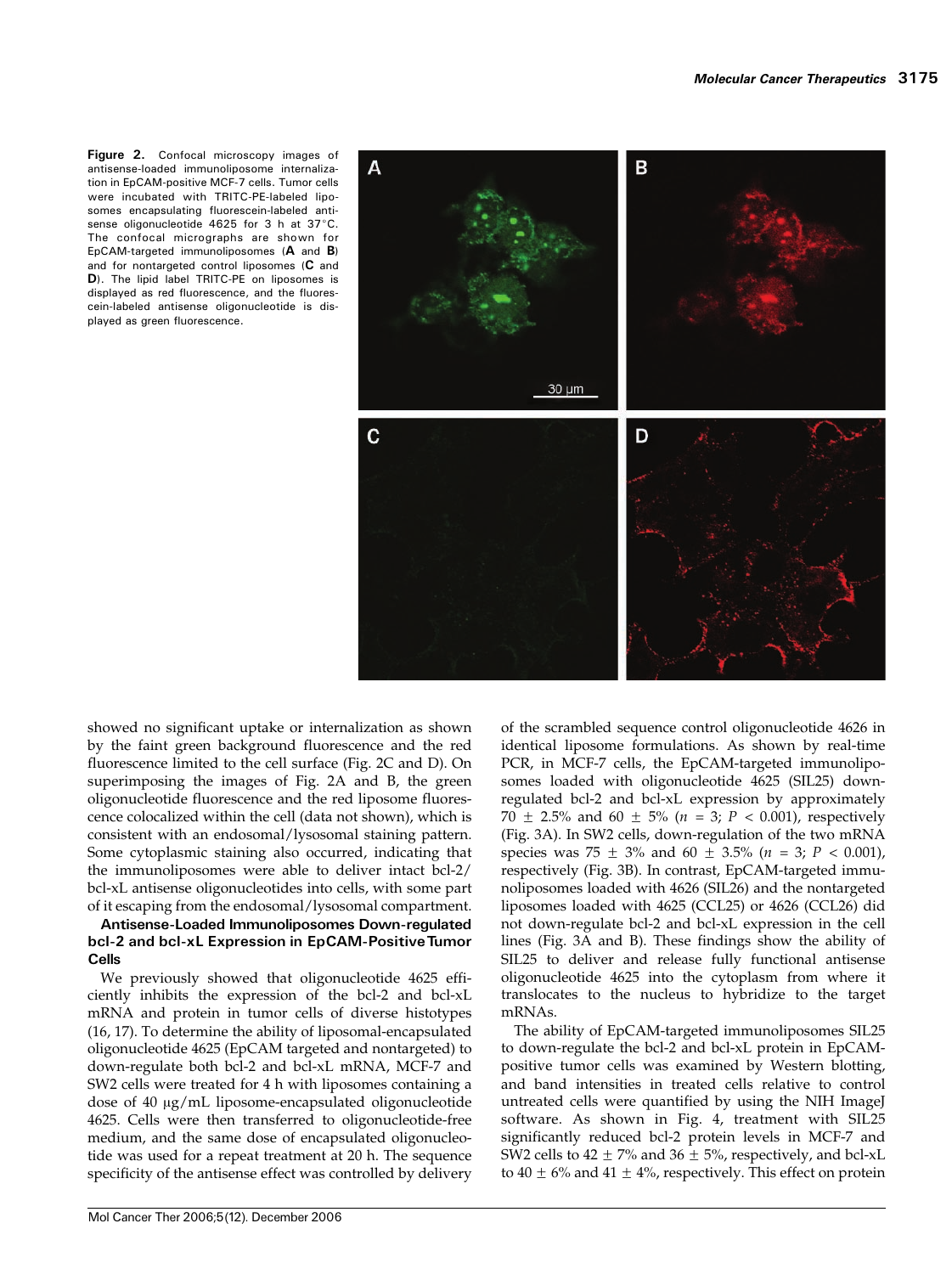

Figure 3. Effect of antisense-loaded immunoliposomes on bcl-2 and bclxL mRNA levels in MCF-7 (A) and SW2 cells (B). Cells were treated with 40 Ag/mL antisense oligonucleotide 4625 or control oligonucleotide 4626, encapsulated in either EpCAM-targeted immunoliposomes (SIL25 and SIL26) or nontargeted liposomes (CCL25 and CCL26) for 4 h. Cells were then washed and transferred to oligonucleotide-free medium, and treatments were repeated after 20 h. After the second treatment, cells were harvested and the total RNA was isolated. mRNA levels were quantified by real-time PCR analysis as described in Materials and Methods. Columns, mean of three independent experiments; bars, SD. The level of target mRNA relative to rRNA in untreated cells maintained under identical experimental conditions was taken as  $100\%$ . \*\*,  $P < 0.001$ , compared with untreated controls (one-way ANOVA);  $+$   $+$ ,  $P$  < 0.001, compared with SIL26 treatment (Bonferroni's post test).

levels correlated with the antisense activity measured on the mRNA level shown in Fig. 3. Again, SIL26 and the nontargeted CCL25 control liposomes hardly reduced bcl-2 and bcl-xL protein levels (Fig. 4).

# Antisense-Loaded Immunoliposomes Sensitize EpCAM-PositiveTumor Cells to Doxorubicin

Up-regulated expression of the antiapoptotic proteins bcl-2 and/or bcl-xL in tumors inhibits or delays cell death induced by various cytotoxic stimuli. Therefore, targeted inhibition of bcl-2 and bcl-xL expression using antisense technology has the potential to sensitize tumor cells also to the proapoptotic effect of chemotherapy. To investigate this possibility, MCF-7 and SW2 cells were treated with SIL25 followed by treatment with varying concentrations of doxorubicin. Cell viability measured in MTT assays is shown in Fig. 5. The degree of chemosensitization was calculated by determining the ratio of the  $IC_{50}$  values of the combination treatments relative to those of untransfected (no liposome) and the respective liposome-only (no doxorubicin) treated cells, and data are summarized in Table 1. At the dose used in this experiment  $(5 \mu \text{mol/L})$ oligonucleotide), antisense oligonucleotide 4625 alone reduced cell viability by 25%. In the presence of various doses of doxorubicin, chemosensitization by SIL25 was 4-fold for SW2 cells ( $n = 3$ ;  $P < 0.005$  versus doxorubicin alone; Fig. 5A) and 10-fold for MCF-7 cells ( $n = 3$ ;  $P < 0.005$ ) versus doxorubicin alone; Fig. 5B), relative to cells treated with doxorubicin only. When  $IC_{50}$  values were normalized to cells treated with liposomes only, chemosensitization by SIL25 was 2-fold for SW2 cells and 5-fold for MCF-7 cells (Table 1). In contrast to SIL25, in either cell line, combinations of control SIL26 or CCL25 liposomes with doxorubicin did not result in chemosensitization.

To show that cell death on treatment with SIL25 and doxorubicin was due to the induction of apoptosis, caspase-3-like protease activity was measured. Nontargeted liposomes CCL25 and the immunoliposomes SIL26 were tested as controls. Figure 6 shows that treatment of SW2 cells with SIL25 in combination with doxorubicin resulted in a 3-fold increase in caspase-3-like activity compared with untreated cells (no liposome, no doxorubicin), which was significantly higher than in cells treated with doxorubicin only  $(n = 3; P = 0.003)$  or SIL26 in combination with



Figure 4. Effect of antisense-loaded immunoliposomes on bcl-2 and bclxL protein expression in MCF-7 and SW2 cells. Except for untreated control experiments, antisense oligonucleotide 4625 encapsulated in EpCAMtargeted immunoliposomes (SIL25) or in nontargeted liposomes (CCL25) and control oligonucleotide 4626 encapsulated in EpCAM-targeted immunoliposomes (SIL26) were added to the cells at an oligonucleotide concentration of 40  $\mu$ g/mL for 4 h. Cells were washed and transferred to fresh medium. After 20 and 48 h, treatments were repeated and cells were harvested 72 h after the start of treatment. Protein levels were analyzed by Western blotting.  $\beta$ -Actin is shown as control for equal protein loading. Protein bands were quantified using the NIH ImageJ software and normalized to the respective  $\beta$ -actin bands. The band intensity of untreated control cells was arbitrarily taken as 100%. Bands from one representative experiment are shown. Numbers indicate the mean  $+$  SD ( $n = 3$ ) given as percentage of the bcl-2 and bcl-xL levels in untreated cells.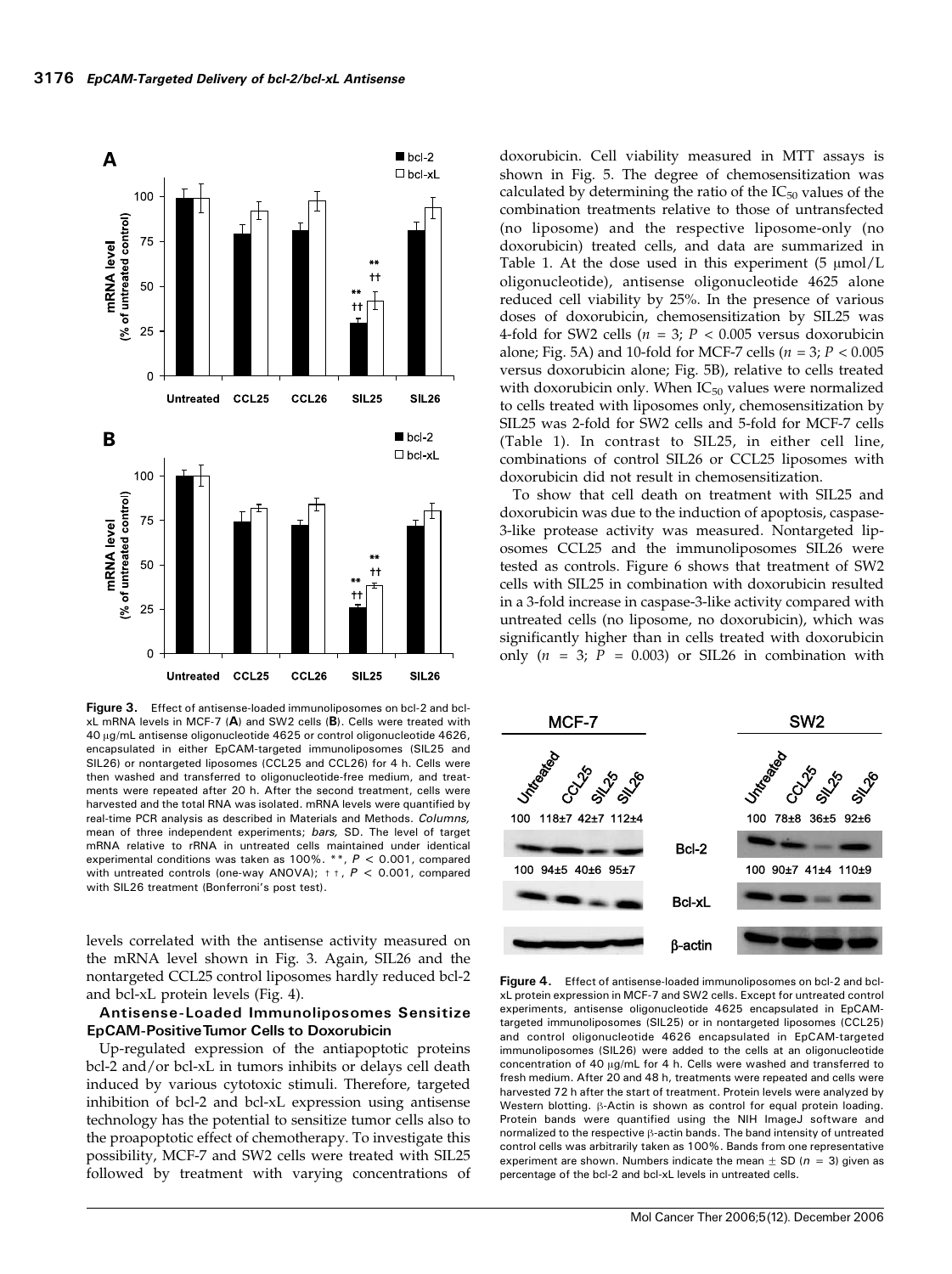

Figure 5. Chemosensitization of SW2 (A) and MCF-7 (B) cells after combination treatment with antisense-loaded immunoliposomes and doxorubicin. Cells were treated with 40 µg/mL antisense oligonucleotide 4625 or control oligonucleotide 4626 in various liposomal formulations (CCL25, SIL25 and SIL26), washed and incubated in culture medium. After 18 h, cells were incubated with medium containing doxorubicin at the indicated concentrations. Cell viability was determined in MTT assays after 48 h. Points, mean of at least three independent experiments done in triplicates; bars, SD.

doxorubicin ( $n = 3$ ;  $P = 0.001$ ). The effect of liposomes CCL25 and SIL26 in combination with doxorubicin on caspase-3-like activity was similar to that observed with doxorubicin alone (Fig. 6). This shows that down-regulation of bcl-2 and bcl-xL protein expression by SIL25 facilitated cell death induction via the classic mitochondrial apoptosis pathway controlled by these antiapoptotic proteins.

# **Discussion**

With the aim of developing a new drug delivery system with high specificity for solid tumors, we generated sterically stabilized EpCAM-targeted immunoliposomes encapsulating the bcl-2/bcl-xL-bispecific antisense oligonucleotide 4625 (17). The ability of this drug delivery system to selectively facilitate and/or enhance tumor cell apoptosis and sensitize cells to chemotherapy was investigated. To this end, the EpCAM-specific high-affinity scFv antibody fragment 4D5MOCB (34) was linked to the surface of sterically stabilized CCLs.

Various types of anticancer agents have been encapsulated in liposomes with the aim of improving their pharmacokinetic and therapeutic performance (21, 22). Sterically stabilized liposomes, which carry PEG linked to phospholipids on their surface, offer the advantage of a long plasma half-life and the ability to release the encapsulated drug over an extended time period (22). However, because they only passively target diseased tissues, mainly due to differences in vascular architecture and permeability, a significant amount of the therapeutic payload may fail to become internalized into target cells, particularly those compounds unable to cross cell membranes. Sterically stabilized liposomes can be surfacemodified with tumor-selective ligands, such as antibodies, to produce immunoliposomes, which discriminate between normal and malignant tissues (21, 22). Among the various target antigens tested, those rapidly internalized by receptor-mediated endocytosis are most promising for the delivery of effector molecules having intracellular targets, such as antisense oligonucleotides. For example, disialoganglioside(GD2)-targeted immunoliposomes loaded with myb or myc antisense oligonucleotides were shown to induce apoptosis in neuroblastoma and melanoma cells, and inhibit the growth of melanoma tumors in vivo (25, 33).

EpCAM is another interesting target for antibody-based cancer therapy due to its abundant expression in most solid tumors and its comparatively low expression in normal epithelial tissues (29, 41). On ligand binding, it is rapidly internalized by receptor-mediated endocytosis and thus well suited to deliver cytotoxic payloads to intracellular targets. The EpCAM-specific humanized scFv antibody fragment 4D5MOCB has high binding affinity and thermal stability and shows excellent tumor-targeting properties in vivo (34). In a previous study, 4D5MOCB was used to generate an immunotoxin that potently inhibited the growth of established tumor xenografts of various histotypes in vivo (32). This EpCAM-directed immunotoxin, under the name Proxinium<sup>TM</sup> is currently under investigation in phase II oncology trials for head and neck tumors and in a phase I/II study, under the name of Vicinium<sup>TM</sup> for bladder carcinomas. To covalently link 4D5MOCB to the exterior of the CCLs, we introduced a COOH-terminal cysteine for conjugation via a thioether linkage to the maleimide groups at the terminal ends of PEG chains on the liposomal surface (35). The cysteine-modified scFv can be prepared in E. coli at  $\sim 60\%$  of the yield of the unmodified scFv (34), and the modified scFv shows a coupling efficiency of 50% to 65% to the preformed CCLs. The resulting immunoliposomes were of small size  $(-125 \text{ nm})$  and showed high efficiency of oligonucleotide encapsulation (>80%). These properties are in good agreement with other recently reported liposome preparations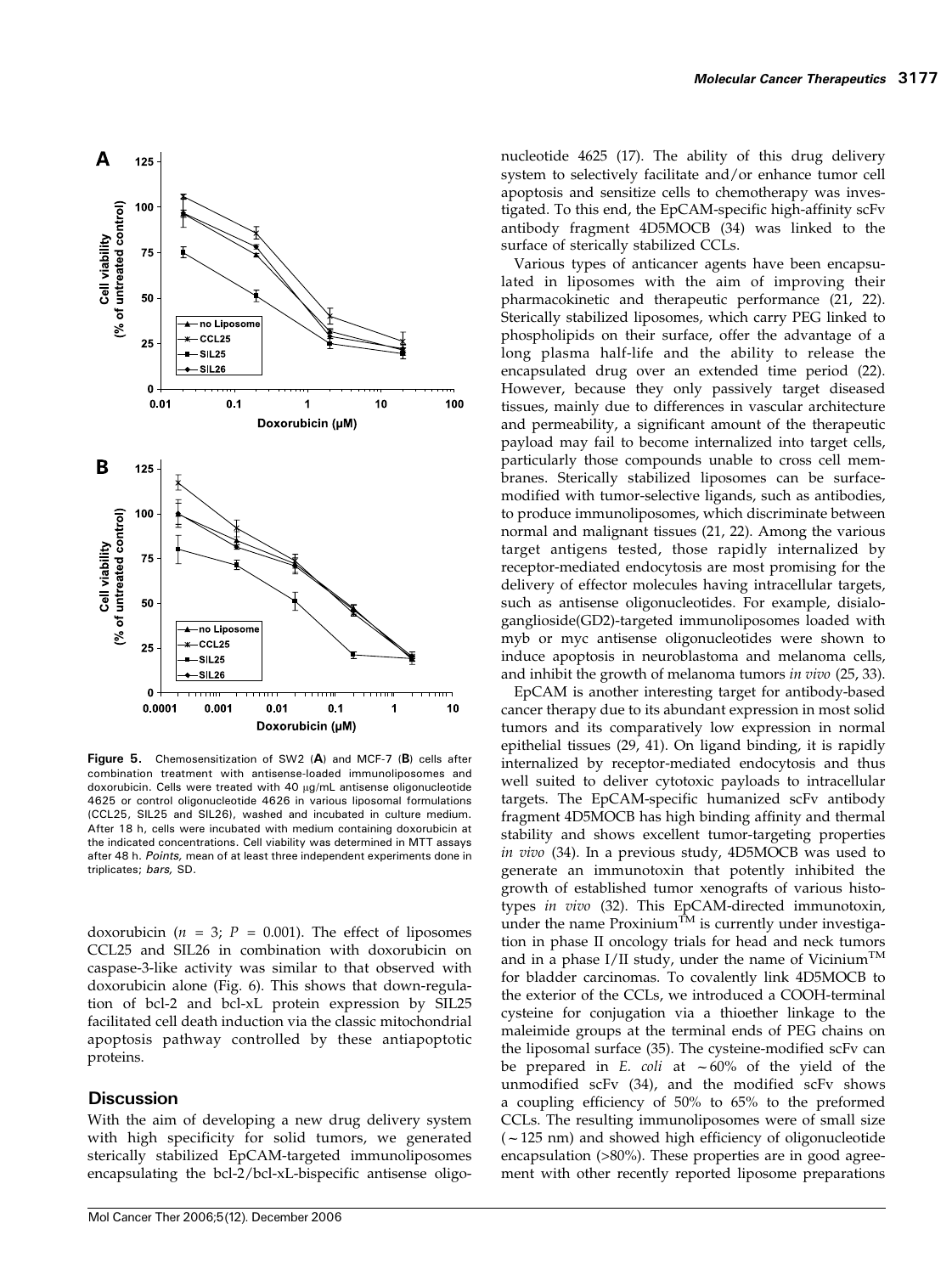| Cell line       | Treatment                    | $IC_{50}$ (µmol/L)          | Fold sensitization* | Fold sensitization <sup>†</sup> |
|-----------------|------------------------------|-----------------------------|---------------------|---------------------------------|
| SW <sub>2</sub> | No liposomes (untransfected) | $0.8 \pm 0.2$               |                     |                                 |
|                 | CCL <sub>25</sub>            | $1 \pm 0.5$                 | 0.8                 | 0.8                             |
|                 | SIL25                        | $0.2 \pm 0.05^{\,\text{*}}$ | 4                   |                                 |
|                 | SIL26                        | $0.8 \pm 0.2$               |                     |                                 |
| MCF-7           | No liposomes (untransfected) | $0.2 \pm 0.05$              |                     |                                 |
|                 | CCL <sub>25</sub>            | $0.18 \pm 0.08$             | 1.1                 |                                 |
|                 | SIL25                        | $0.02 \pm 0.01^{\text{+}}$  | 10                  |                                 |
|                 | SIL <sub>26</sub>            | $0.15 \pm 0.05$             | 1.3                 |                                 |

Table 1. Antisense-loaded immunoliposomes sensitize EpCAM-positive tumor cells to doxorubicin

 $*$ Fold sensitization was determined as the ratio of the IC<sub>50</sub> values after treatment with doxorubicin only (no liposomes) and doxorubicin in combination with liposomes (IC $_{50}$  of untransfected/IC $_{50}$  of combination treatment).

<sup>†</sup>Fold sensitization was determined as the ratio of the IC<sub>50</sub> values of untransfected cells and cells treated with antisense-doxorubicin combinations. The IC<sub>50</sub> values for the combination treatments are expressed relative to cells treated with the respective liposomes without doxorubicin (IC $_{50}$  values not shown).  $^{\ddagger}P < 0.005$ , compared with untransfected cells as calculated by Student's  $t$  test (two tailed).

(25, 33). The EpCAM-targeted immunoliposomes showed significant binding and internalization only in antigenpositive tumor cells, whereas binding to EpCAM-negative cells was negligible, as was the binding of nontargeted control liposomes.

Recent improvements in oligonucleotide chemistry, the advent of small interfering RNA, and the identification of



Figure 6. Caspase-3-like protease activity in lysates of SW2 cells following a combination treatment with antisense-loaded immunoliposomes and doxorubicin. SW2 cells were treated with EpCAM-targeted immunoliposomal 4625 (SIL25), nontargeted liposomal antisense oligonucleotide 4625 (CCL25), or EpCAM-targeted immunoliposomal control oligonucleotide 4626 (SIL26) for 4 h at an oligonucleotide concentration of  $5 \mu$ mol/L. Treatment was repeated after 20 h for the same duration. After the second treatment, cells were incubated with medium containing  $0.5 \mu$ mol/L doxorubicin for 24 h and harvested before caspase activity was measured as described in Materials and Methods. The caspase-3-like activity is expressed relative to untreated cells (no liposome, no doxorubicin). Columns, mean of at least three independent experiments done in triplicates; bars, SD. \*\*,  $P < 0.005$ , relative to cells treated with doxorubicin only;  $t + R < 0.005$ , relative to cells treated with SIL26doxorubicin combination. Statistical significance was evaluated by the Student's t test (two tailed).

novel target genes involved in the malignant process have enhanced the efficacy of antisense therapeutics (10, 11, 13). Apoptosis inhibitors could prove to be particularly interesting antisense targets for enhancing the efficacy of conventional chemotherapy. In human tumors, the two major apoptosis inhibitors bcl-2 and bcl-xL are often overexpressed together and they may redundantly or nonredundantly contribute to chemoresistance (9, 42). In this situation, it is difficult to predict which of the two antiapoptotic proteins is more crucial for cell survival under a given proapoptotic condition. Moreover, solid tumors represent extremely heterogeneous cell populations in which the relative expression and function of bcl-2 and bcl-xL is unpredictable. For example, single tumor cells are able to switch expression from bcl-2 to bcl-xL (42), confirming the high plasticity of the resistance machinery. As we have learned from the clinical use of kinase inhibitors (43, 44), focusing the effect of a single agent on more than one tumor-relevant target is a rational approach to more effective cancer therapy.

Antisense oligonucleotide 4625 is a functionally improved second-generation compound able to facilitate apoptosis in tumor cells of various histotypes in vitro and to inhibit the growth of solid tumors in vivo (16, 17). To investigate the possibility that targeted delivery of 4625 has the potential to further increase its therapeutic performance, oligonucleotide 4625 was encapsulated in EpCAM-targeted immunoliposomes, and its ability to down-regulate bcl-2 and bcl-xL expression and facilitate tumor cell apoptosis in an EpCAMspecific manner was determined. Antisense oligonucleotide 4625 was encapsulated with an efficiency of >80%, which compares well with other state-of-the-art liposome preparations (25, 33), and the immunoliposomes showed a 10- to 20-fold higher binding to EpCAM-positive cells compared with nontargeted liposomes. Moreover, in agreement with previous reports (24, 33), we found that our immunoliposome preparation remained stable in human serum without detectable loss of oligonucleotides.

On target cell binding, liposomes normally enter cells by endocytosis (45) to become fully effective. Here, we found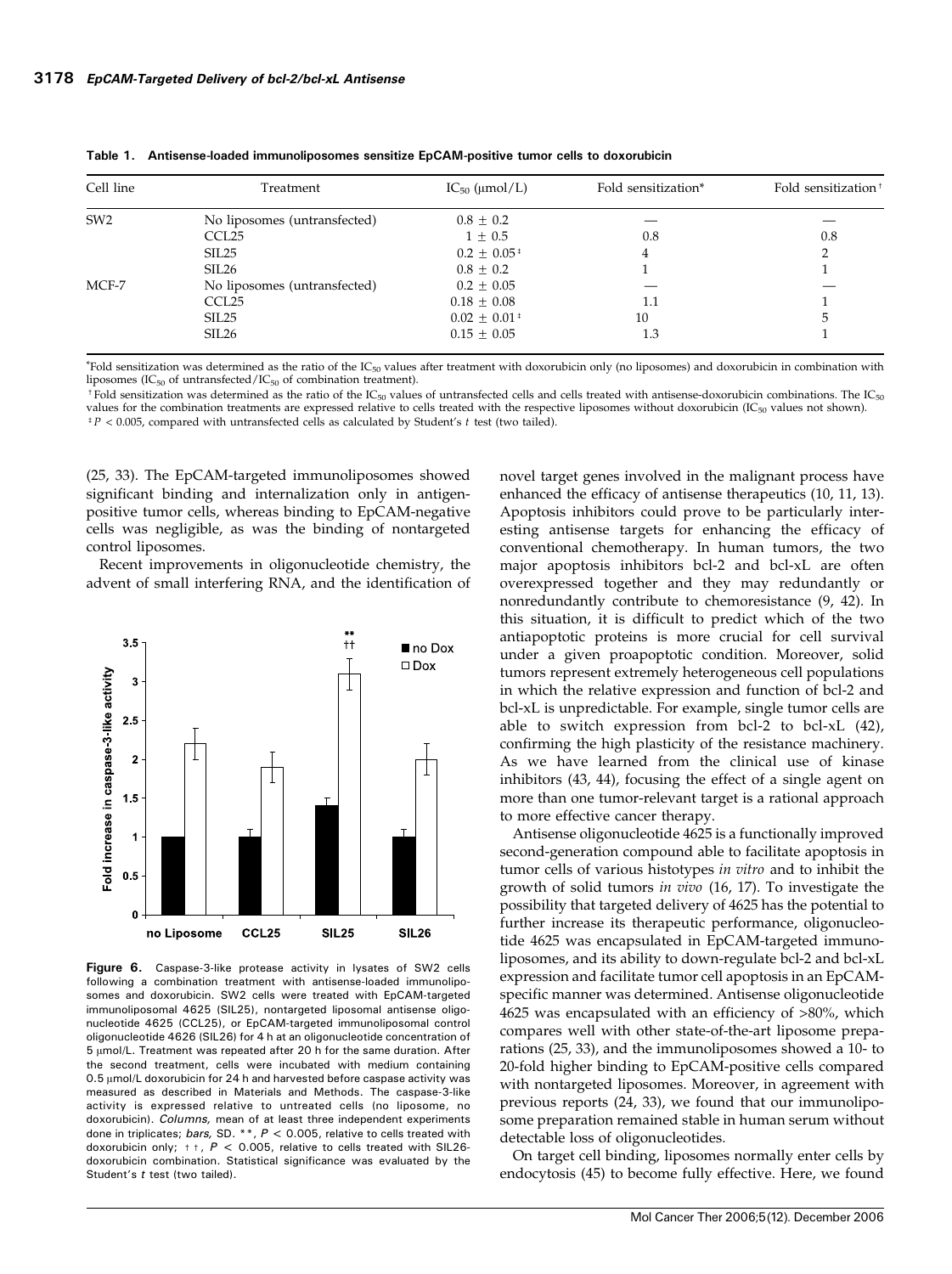that internalization of oligonucleotide 4625 was at least in part mediated by an active transport mechanism, as it was significantly increased at  $37^{\circ}$ C compared with  $4^{\circ}$ C. Similar findings of receptor-mediated endocytosis were reported for immunoliposomes targeting disialoganglioside GD2 (25), HER2 (ErbB2; ref. 46), and the transferrin receptor (47). Compared with small drugs or protein toxins, therapeutic nucleic acids, such as antisense oligonucleotides and small interfering RNAs, may not readily escape from endosomes/lysosomes on receptor-mediated endocytosis. This restriction in intracellular translocation significantly hampers the efficiency of the delivery approach and hence may reduce therapeutic efficacy. Moreover, it was reported that high intracellular concentrations of phosphorothioate oligonucleotides can lead to enhanced exocytosis (48, 49), although it remains questionable whether these concentrations can be reached under physiologic conditions in vivo. Nevertheless, treatment of EpCAMpositive SW2 and MCF-7 cells with our immunoliposomes efficiently inhibited bcl-2 and bcl-xL expression on the mRNA and protein level by 60% to 75% and 70% to 80%, respectively. This finding suggests that, despite suboptimal translocation, a substantial amount of active antisense oligonucleotide could escape lysosomal degradation to reach its site of action in the nucleus.

Due to their ability to facilitate and/or enhance tumor apoptosis, antisense oligonucleotides targeting apoptosis inhibitors could prove to be particularly useful in combination with chemotherapy (15, 50, 51). The ability of oligonucleotide 4625 to synergize with chemotherapy (38, 52) and growth factor inhibitors (53), and to inhibit tumor angiogenesis (54) was reported. Here, we provide evidence that the simultaneous inhibition of bcl-2 and bcl-xL expression using immunoliposomal antisense oligonucleotide 4625 can lead to a 2- to 5-fold increase in the sensitivity of tumor cells to death induction by a chemotherapeutic agent. In contrast to free antisense oligonucleotide 4625, this effect was strictly dependent on EpCAM expression on the tumor cells, emphasizing the high target specificity of our liposomal drug delivery system.

In conclusion, our data show the promise of EpCAMspecific immunoliposomes loaded with bcl-2/bcl-xL antisense oligonucleotides to specifically sensitize tumor cells to chemotherapy and suggest their use in targeted therapy of drug-resistant tumors.

#### Acknowledgment

We thank Heather Vandertol-Vanier (Department of Pharmacology, University of Alberta, Edmonton, Alberta, Canada) for technical assistance and helpful advice in the preparation of CCLs and Pasquale Stano (Materials Science Department, ETH, Zürich, Switzerland) for assistance with the dynamic light scattering measurements.

#### References

1. Green DR, Evan GI. A matter of life and death. Cancer Cell 2002;1:  $19 - 30.$ 

2. Green DR. Apoptotic pathways: ten minutes to dead. Cell 2005;121:  $671 - 4.$ 

3. Igney FH, Krammer PH. Death and anti-death: tumour resistance to apoptosis. Nat Rev Cancer 2002;2:277 – 88.

4. Johnstone RW, Ruefli AA, Lowe SW. Apoptosis: a link between cancer genetics and chemotherapy. Cell 2002;108:153 – 64.

5. Cory S, Adams JM. The Bcl2 family: regulators of the cellular lifeor-death switch. Nat Rev Cancer 2002;2:647 – 56.

6. Nunez G, Clarke MF. The Bcl-2 family of proteins: regulators of cell death and survival. Trends Cell Biol 1994;4:399 – 403.

7. Vander Heiden MG, Chandel NS, Williamson EK, Schumacker PT, Thompson CB. Bcl-xL regulates the membrane potential and volume homeostasis of mitochondria. Cell 1997;91:627 – 37.

8. Sartorius UA, Krammer PH. Upregulation of Bcl-2 is involved in the mediation of chemotherapy resistance in human small cell lung cancer cell lines. Int J Cancer 2002;97:584 – 92.

9. Simonian PL, Grillot DA, Nunez G. Bcl-2 and Bcl-XL can differentially block chemotherapy-induced cell death. Blood 1997;90:1208 – 16.

10. Zangemeister-Wittke U. Antisense to apoptosis inhibitors facilitates chemotherapy and TRAIL-induced death signaling. Ann N Y Acad Sci 2003;1002:90 – 4.

11. Gleave ME, Monia BP. Antisense therapy for cancer. Nat Rev Cancer 2005;5:468 – 79.

12. Jansen B, Zangemeister-Wittke U. Antisense therapy for cancer—the time of truth. Lancet Oncol 2002;3:672 – 83.

13. Stein CA, Benimetskaya L, Mani S. Antisense strategies for oncogene inactivation. Semin Oncol 2005;32:563 – 72.

14. Kirkwood JM, Bedikian AY, Millward MJ, et al. Long-term survival results of a randomized multinational phase 3 trial of dacarbazine (DTIC) with or without Bcl-2 antisense (oblimersen sodium) in patients (pts) with advanced malignant melanoma (MM). Proc Am Soc Clin Oncol 2005; 24:7506.

15. Badros AZ, Goloubeva O, Rapoport AP, et al. Phase II study of G3139, a Bcl-2 antisense oligonucleotide, in combination with dexamethasone and thalidomide in relapsed multiple myeloma patients. J Clin Oncol 2005;23:4089 – 99.

16. Gautschi O, Tschopp S, Olie RA, et al. Activity of a novel bcl-2/bcl-xLbispecific antisense oligonucleotide against tumors of diverse histologic origins. J Natl Cancer Inst 2001;93:463 – 71.

17. Zangemeister-Wittke U, Leech SH, Olie RA, et al. A novel bispecific antisense oligonucleotide inhibiting both bcl-2 and bcl-xL expression efficiently induces apoptosis in tumor cells. Clin Cancer Res 2000;6: 2547 – 55.

18. Bennett CF, Chiang MY, Chan H, Shoemaker JE, Mirabelli CK. Cationic lipids enhance cellular uptake and activity of phosphorothioate antisense oligonucleotides. Mol Pharmacol 1992;41:1023 – 33.

19. Zelphati O, Zon G, Leserman L. Inhibition of HIV-1 replication in cultured cells with antisense oligonucleotides encapsulated in immunoliposomes. Antisense Res Dev 1993;3:323 – 38.

20. Allen TM, Hansen C, Martin F, Redemann C, Yau-Young A. Liposomes containing synthetic lipid derivatives of poly(ethylene glycol) show prolonged circulation half-lives in vivo. Biochim Biophys Acta 1991; 1066:29 – 36.

21. Allen TM. Ligand-targeted therapeutics in anticancer therapy. Nat Rev Cancer 2002;2:750 – 63.

22. Torchilin VP. Recent advances with liposomes as pharmaceutical carriers. Nat Rev Drug Discov 2005;4:145 – 60.

23. Gutierrez-Puente Y, Tari AM, Stephens C, et al. Safety, pharmacokinetics, and tissue distribution of liposomal P-ethoxy antisense oligonucleotides targeted to Bcl-2. J Pharmacol Exp Ther 1999;291:865 – 9.

24. Stuart DD, Kao GY, Allen TM. A novel, long-circulating, and functional liposomal formulation of antisense oligodeoxynucleotides targeted against MDR1. Cancer Gene Ther 2000;7:466 – 75.

25. Pastorino F, Brignole C, Marimpietri D, et al. Targeted liposomal c-myc antisense oligodeoxynucleotides induce apoptosis and inhibit tumor growth and metastases in human melanoma models. Clin Cancer Res 2003;9:4595 – 605.

26. Zangemeister-Wittke U. Antibodies for targeted cancer therapytechnical aspects and clinical perspectives. Pathobiology 2005;72:279– 86.

27. Litvinov SV, Velders MP, Bakker HA, Fleuren GJ, Warnaar SO. Ep-CAM: a human epithelial antigen is a homophilic cell-cell adhesion molecule. J Cell Biol 1994;125:437 – 46.

28. Munz M, Kieu C, Mack B, et al. The carcinoma-associated antigen